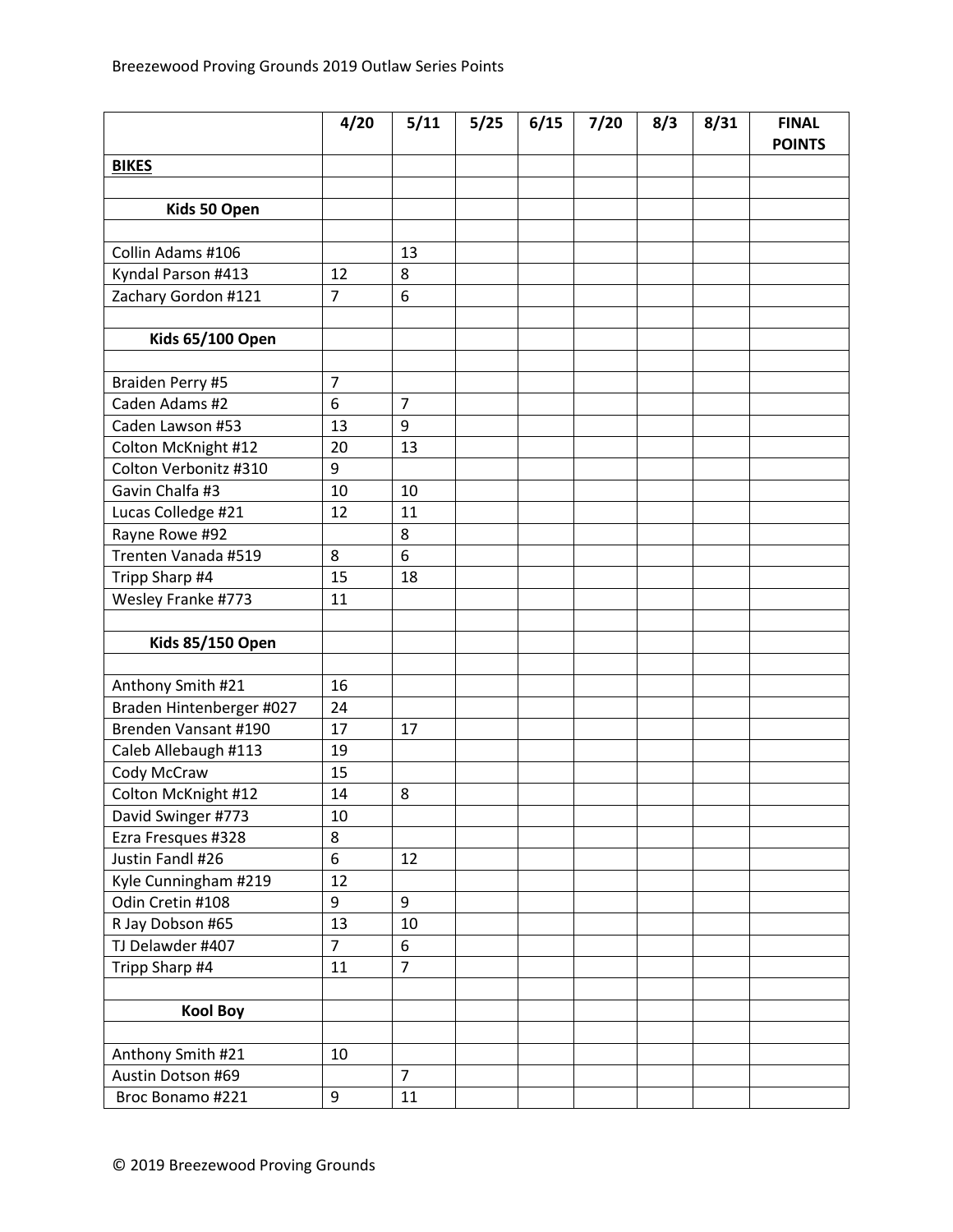| Chase Bonamo #211           |                | 15 |  |  |  |
|-----------------------------|----------------|----|--|--|--|
| Cody McCraw #77             | 8              |    |  |  |  |
| Dane Shaw #916              | 16             | 16 |  |  |  |
| Dayne Miller #28            | 25             | 17 |  |  |  |
| Devin Halaburda #120        | 13             | 10 |  |  |  |
| Ethan Schwartz #826         | 18             | 19 |  |  |  |
| Ezra Fresques #328          | 14             | 18 |  |  |  |
| Jared Scott #42             | 17             | 14 |  |  |  |
| Jason Glaze #26             |                | 9  |  |  |  |
| Joshua Moore #247           |                | 26 |  |  |  |
| Kaige Norris #22            | 12             |    |  |  |  |
| Matthew Vansant #189        | 20             | 21 |  |  |  |
| R Jay Dobson #65            | 11             | 8  |  |  |  |
| Scott Gray #12              | 15             | 12 |  |  |  |
| TJ Notarianni #4            |                | 13 |  |  |  |
|                             |                |    |  |  |  |
|                             |                |    |  |  |  |
| <b>Two Stroke Only Open</b> |                |    |  |  |  |
|                             |                |    |  |  |  |
| Broc Bonamo #221            | $\overline{7}$ | 7  |  |  |  |
| Dale Lewis #11              | 14             |    |  |  |  |
| Dayne Miller #28            | 11             |    |  |  |  |
| Devin Halaburda #120        |                | 8  |  |  |  |
| Dustin Mallow #58           |                | 21 |  |  |  |
| Evan Griffith #720          |                | 9  |  |  |  |
| Ezra Fresquez #328          |                | 12 |  |  |  |
| Grace Payne #12             | 10             |    |  |  |  |
| Henry Moore #262            | 12             |    |  |  |  |
| Jason Trevenen #74          | 9              |    |  |  |  |
| Jeffrey Bennett #17         |                | 13 |  |  |  |
| Kaleb Rudy #121             |                | 10 |  |  |  |
| Mason Guelich #691          | 8              | 11 |  |  |  |
| Randy Lawson #209           | 16             | 14 |  |  |  |
| Skylar Whittington #259     | 21             |    |  |  |  |
| Wyatt Johnson #124          | 13             | 16 |  |  |  |
|                             |                |    |  |  |  |
| <b>Women Open</b>           |                |    |  |  |  |
|                             |                |    |  |  |  |
| Cassie Rupp #09             | 13             | 13 |  |  |  |
| Debra Meszaros #59          | 8              | 6  |  |  |  |
| Julie Strubel #335          | 6              |    |  |  |  |
| Robyn Greer #919            |                | 8  |  |  |  |
|                             |                |    |  |  |  |
|                             |                |    |  |  |  |
|                             |                |    |  |  |  |
|                             |                |    |  |  |  |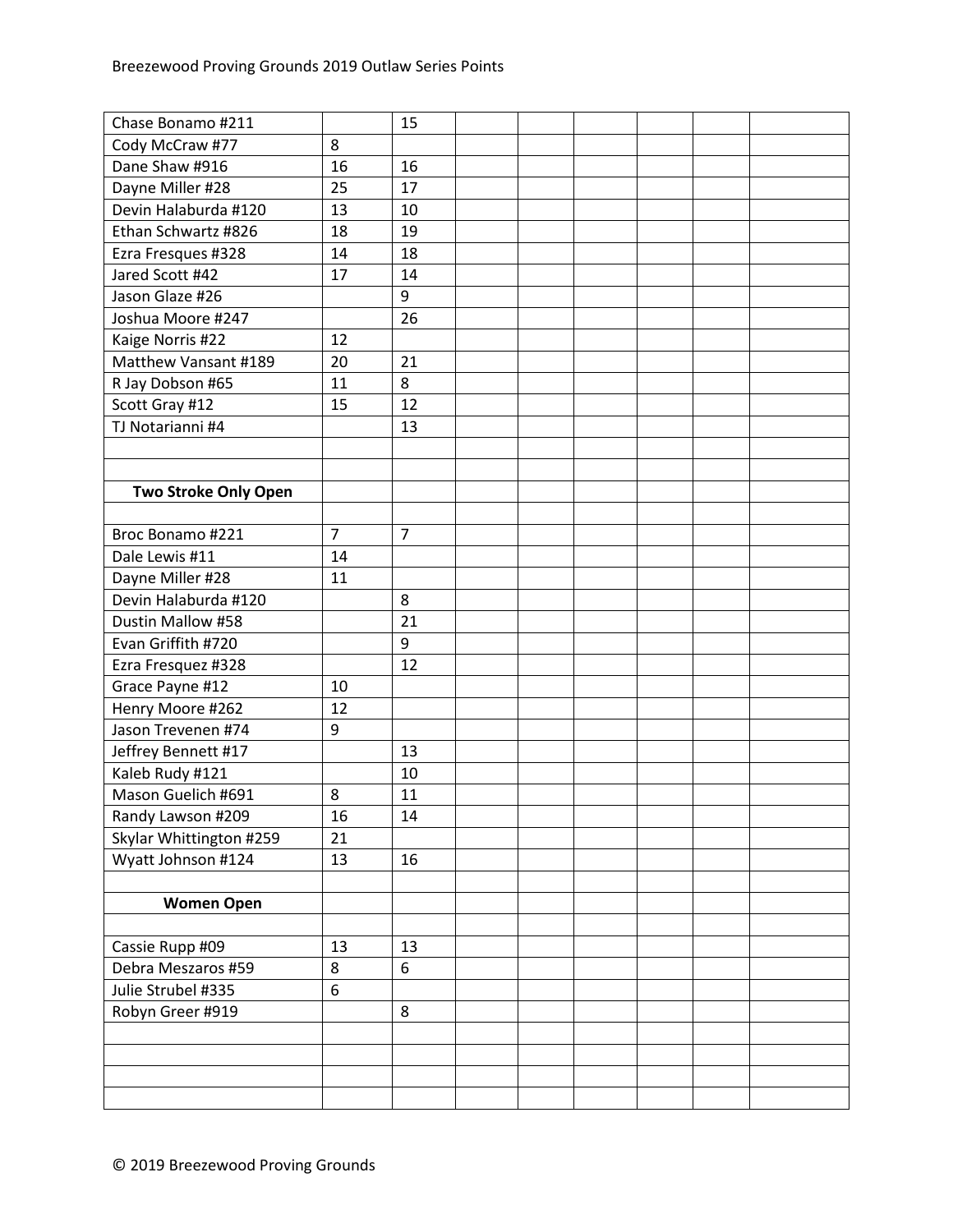| <b>Trophy Open</b>               |                     |                  |  |  |  |
|----------------------------------|---------------------|------------------|--|--|--|
|                                  |                     |                  |  |  |  |
| Adam Miller #57                  |                     | 3 <sup>rd</sup>  |  |  |  |
| Austin Hollen #224               |                     | 7 <sup>th</sup>  |  |  |  |
| Chuck Hropovich #09              |                     | 8 <sup>th</sup>  |  |  |  |
| Derrick Hobbs #827               |                     | $10^{th}$        |  |  |  |
| Donovan Pierce #30               |                     | 6 <sup>th</sup>  |  |  |  |
| Dustin Mallow #58                | $2^{\overline{nd}}$ |                  |  |  |  |
| Hunter Hillyard #321             | $3^{\text{rd}}$     | 2 <sup>nd</sup>  |  |  |  |
| Jacob Burger #716                |                     | $11^{th}$        |  |  |  |
| Jason Hawkins #523               | 8 <sup>th</sup>     |                  |  |  |  |
| Josh Howser #718                 | 1 <sup>st</sup>     |                  |  |  |  |
| Layne Pitta #124                 |                     | $q^{th}$         |  |  |  |
| Michael Stewart #134             |                     | 4 <sup>th</sup>  |  |  |  |
| Nathan Whittington #151          | $5^{\text{th}}$     |                  |  |  |  |
| Richard Amari #7                 | 6 <sup>th</sup>     | $5^{\text{th}}$  |  |  |  |
| Stash Breinich #158              | 7 <sup>th</sup>     |                  |  |  |  |
| Zach Coons #69                   | 4 <sup>th</sup>     | 1 <sup>st</sup>  |  |  |  |
|                                  |                     |                  |  |  |  |
| 250 Beginner                     |                     |                  |  |  |  |
|                                  |                     |                  |  |  |  |
| <b>Bolton Molonos Zomaua #23</b> | 19                  |                  |  |  |  |
| Brady Chrisko #538               |                     | $31-1^\text{st}$ |  |  |  |
| Brandon Beam #16                 |                     | $25-3^{rd}$      |  |  |  |
| Brandon Pritchard #71x           | 13                  | 9                |  |  |  |
| Brandon Slebodnick #40           |                     | 19               |  |  |  |
| Cesar Checha #127                | 10                  |                  |  |  |  |
| Chris Brumbaugh #238             | 18                  |                  |  |  |  |
| Chris Hazelton #65               | 27                  | 23               |  |  |  |
| Colby Troutman #555              | 16                  | 11               |  |  |  |
| Dane Shaw #916                   | 17                  | 14               |  |  |  |
| David Pineda #173                |                     | 22               |  |  |  |
| Dawson Ziegler #38               | $25 - 3^{ra}$       | 22               |  |  |  |
| Derek Richards #202              |                     | 10               |  |  |  |
| Deric Clark #84                  | 21                  | 18               |  |  |  |
| Doug Frable #92x                 |                     | $\overline{7}$   |  |  |  |
| Drew Emerick #37                 | 13                  | 11               |  |  |  |
| Edin Folgar #22                  | 11                  |                  |  |  |  |
| Enrique #10                      |                     | 13               |  |  |  |
| Evan Griffith #720               |                     | 15               |  |  |  |
| Ferdy Medrano #920               |                     | 23               |  |  |  |
| Gage Allebaugh #118              | 23                  |                  |  |  |  |
| Glenn Smith #8                   | 16                  |                  |  |  |  |
| Greg Seltzer #10                 |                     | 16               |  |  |  |
| Hunter Snahnnon #5               |                     | 16               |  |  |  |
| Isaac Born #116                  | 20                  | 21               |  |  |  |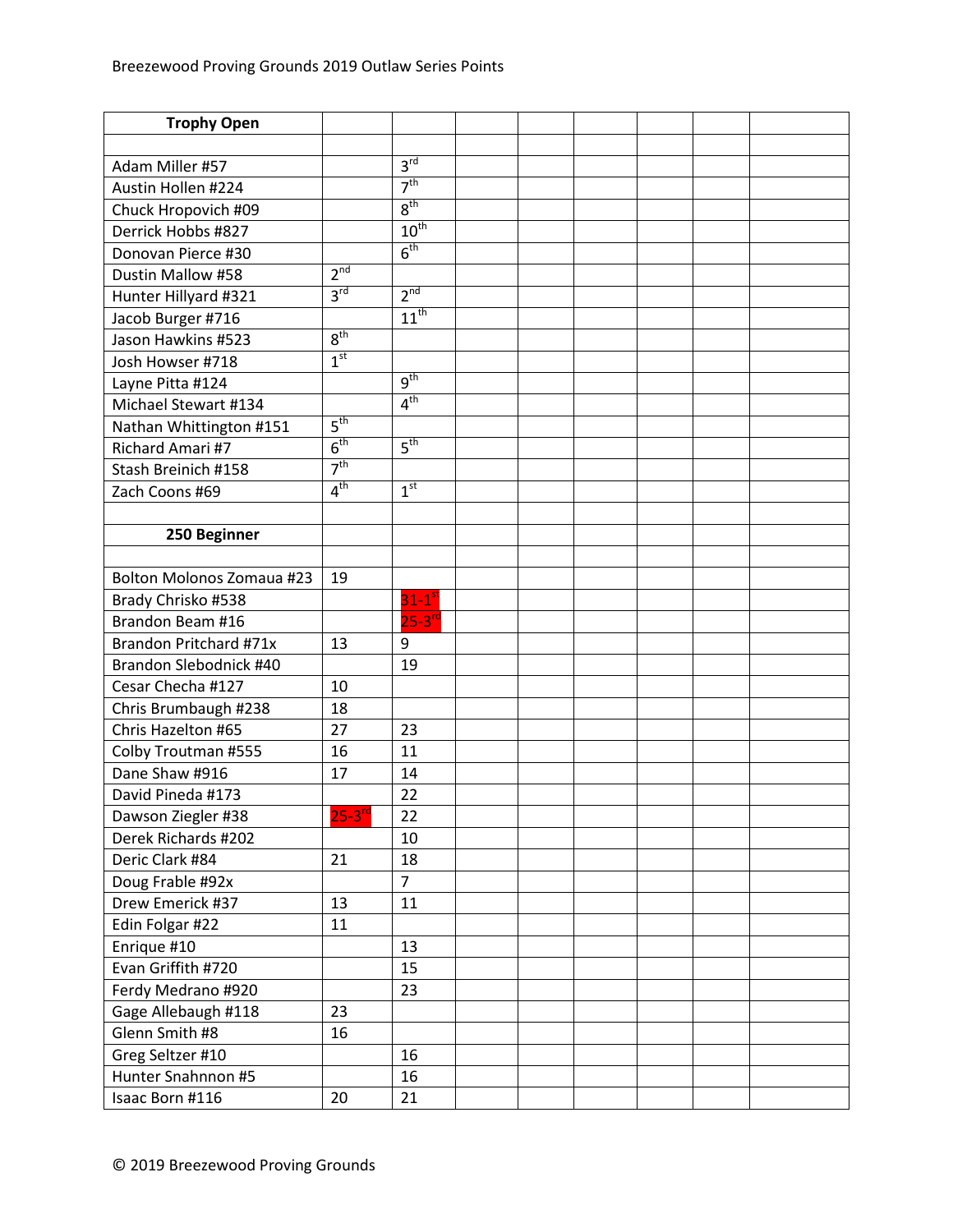| Jacob Barton #47          |                      | 8                    |  |  |  |
|---------------------------|----------------------|----------------------|--|--|--|
| Javier Mejia #84          |                      | 8                    |  |  |  |
| Jeffrey Bennett #17       | $31-1$ <sup>st</sup> | 18                   |  |  |  |
| Jeremy McCauley #103      | 15                   | 10                   |  |  |  |
| Joshua Moore #247         |                      | $27-2^{nd}$          |  |  |  |
| Lance Hughes #48          |                      | 9                    |  |  |  |
| Levi Bisel #39            | 23                   | 20                   |  |  |  |
| Logan Beachley #804       | 10                   | 6                    |  |  |  |
| Matt Adams #              |                      | 17                   |  |  |  |
| Matthew Phillips #41      | 14                   |                      |  |  |  |
| Michael Scott #223        |                      | 24                   |  |  |  |
| Noah Giles #115           | 20                   | 14                   |  |  |  |
| Rayner Guzman #484        | 15                   | 12                   |  |  |  |
| Richard Smith #117        |                      | 19                   |  |  |  |
| Robert Schiller #3        | 12                   | 6                    |  |  |  |
| Ronnie Beltowski #52      | 12                   |                      |  |  |  |
| Sam Wilson #131           | 21                   |                      |  |  |  |
| Scott Gray #12            | 14                   | 12                   |  |  |  |
| Scott Walter #714         | 11                   | $\overline{7}$       |  |  |  |
| Tanner Adams #72          | $32-1$ <sup>st</sup> | $26 - 2^{nd}$        |  |  |  |
| TJ Martin #386            | 18                   | $24 - 3^{rd}$        |  |  |  |
| Travis Mclaughlin #71     | 19                   | 13                   |  |  |  |
| Travis Ritter #420        | 22                   | 17                   |  |  |  |
| Travis Weisner #799       | 22                   |                      |  |  |  |
| Tyler Adams #710          | $24 - 3^{rd}$        |                      |  |  |  |
| Tyler Bobik #122          | $24 - 2^{nc}$        | 15                   |  |  |  |
| Tyler Hill #512           | 17                   | 21                   |  |  |  |
| Tyler Lanza #182          |                      | 20                   |  |  |  |
| Zach Kendig #149          | $26 - 2^{nd}$        | $32-1$ <sup>st</sup> |  |  |  |
|                           |                      |                      |  |  |  |
| 450 Beginner              |                      |                      |  |  |  |
|                           |                      |                      |  |  |  |
| Andrew Armstrong #46      | $21 - 2^{nd}$        |                      |  |  |  |
| Andy Morelli #52          | 17                   | 24                   |  |  |  |
| Bolton Molonos Zomova #23 | 9                    |                      |  |  |  |
| Cesar Chechol #127        | 11                   |                      |  |  |  |
| Chance Rayhart #110       | $21-2^{nd}$          |                      |  |  |  |
| Chris Brumbaugh #238      | 16                   |                      |  |  |  |
| Daniel Snyder #685        | 10                   |                      |  |  |  |
| David Pineda #173         |                      | 21                   |  |  |  |
| Dawson Ziegler #38        | 11                   | 13                   |  |  |  |
| Dennis Billie #20         | 12                   |                      |  |  |  |
| Edin Folgar #22           | 8                    |                      |  |  |  |
| Enrique #10               | 12                   | 10                   |  |  |  |
| Ferdy Medrano #920        |                      | 23                   |  |  |  |
| Ferdy Sosa #92            | 16                   |                      |  |  |  |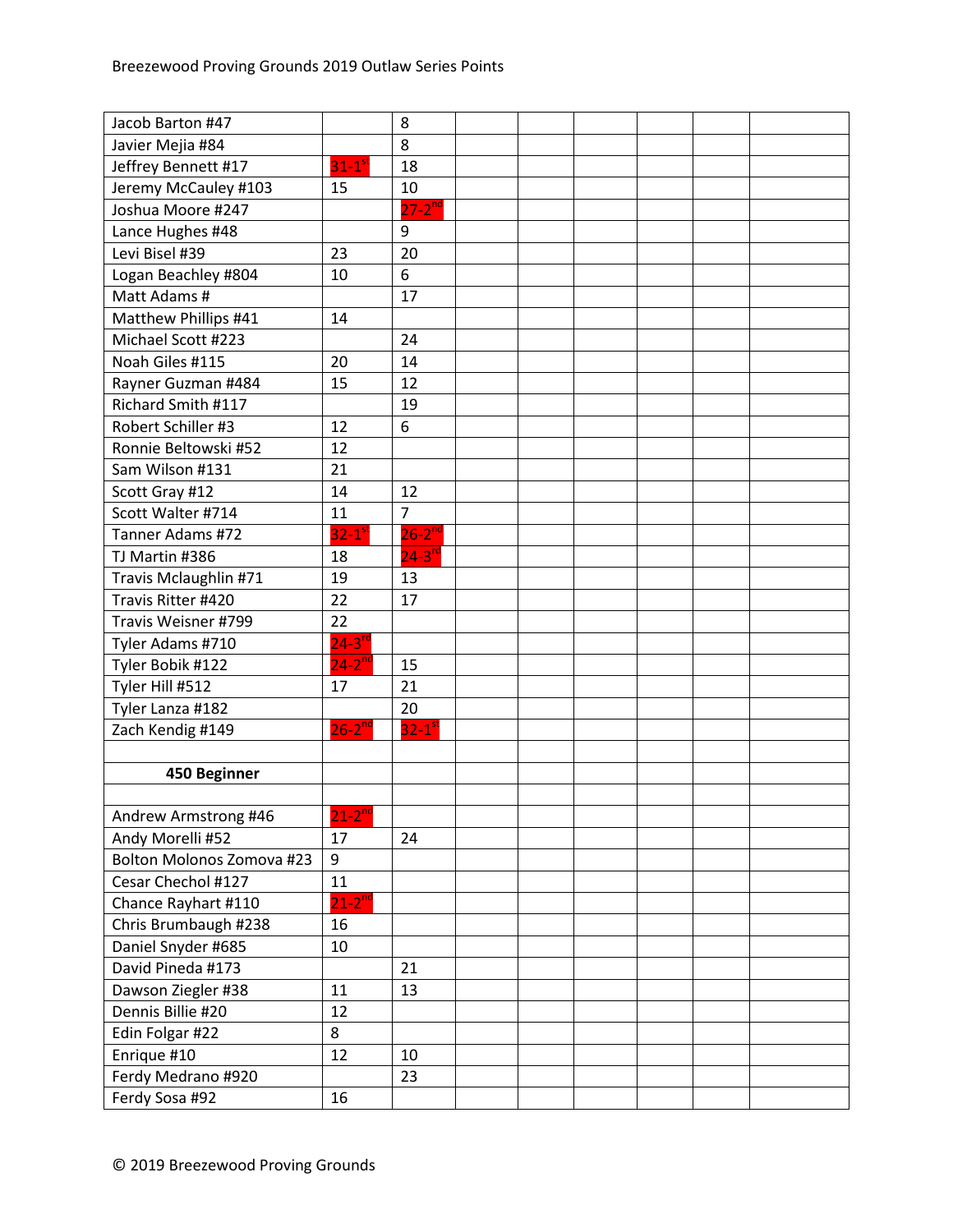| Hunter Wright #2        |                      | 15                   |  |  |  |
|-------------------------|----------------------|----------------------|--|--|--|
| James Groh #610         | 17                   | 29                   |  |  |  |
| Jason Hawkins #523      | 13                   | 28                   |  |  |  |
| Javier Mejia #84        |                      | 12                   |  |  |  |
| Jeffrey Bennett #17     | $26-1$ <sup>st</sup> | $32 - 2^{nd}$        |  |  |  |
| John Conklin #4         |                      | 20                   |  |  |  |
| Jordan Bishop #634      |                      | 26                   |  |  |  |
| Justin Adams #22        |                      | 8                    |  |  |  |
| Justin Allen #929       |                      | $30-3rd$             |  |  |  |
| Levi Bisel #39          | 15                   | 16                   |  |  |  |
| Linn McCulley #823      |                      | 17                   |  |  |  |
| Michael Cox #248        |                      | 11                   |  |  |  |
| Michael Vanada #413     | 14                   | 14                   |  |  |  |
| Nick Robertson #94      | 14                   |                      |  |  |  |
| Noah Giles #115         | 15                   | 25                   |  |  |  |
| Rayner Guzman #484      | 13                   | 22                   |  |  |  |
| Ryan Taylor #11         |                      | 19                   |  |  |  |
| Sam Wilson #131         | 18                   |                      |  |  |  |
| Tanner Adams #72        | 9                    |                      |  |  |  |
| Thorn Brothers #151     |                      | 9                    |  |  |  |
| Travis McLaughlin #71   | 10                   | 18                   |  |  |  |
| Travis Ritter #420      | 18                   | 27                   |  |  |  |
| Travis Weisner #799     | $19 - 3^{rd}$        |                      |  |  |  |
| Tyler Adams #710        | $19 - 3^{rd}$        |                      |  |  |  |
| Zach Kendig #149        |                      | $37-1$ <sup>st</sup> |  |  |  |
|                         |                      |                      |  |  |  |
| 250 Intermediate        |                      |                      |  |  |  |
|                         |                      |                      |  |  |  |
|                         |                      |                      |  |  |  |
| Aaron Dravk #607        | 13                   |                      |  |  |  |
| Bradley Hopkins #26     |                      | 19                   |  |  |  |
| Brady Lanzendorfer #754 |                      | 18                   |  |  |  |
| Corey Doughten #661     | 24                   |                      |  |  |  |
| Dayne Miller #28        | 22                   | 13                   |  |  |  |
| Donovan Pierce #30      |                      | 15                   |  |  |  |
| Dustin Mallow #58       | 29                   |                      |  |  |  |
| Ezra Fresquez #328      |                      | $\overline{7}$       |  |  |  |
| Jacob Barton #47        | 8                    |                      |  |  |  |
| Jared Scott #42         |                      | 9                    |  |  |  |
| Jason Rough #28x        |                      | 6                    |  |  |  |
| Justin Verbonitz #410   | 9                    |                      |  |  |  |
| Kevin Clark #87         | 10                   | 10                   |  |  |  |
| Kyle Hott #19           | 15                   |                      |  |  |  |
| Mark Compton #423       | 17                   | 16                   |  |  |  |
| Mason Guelich #691      | 16                   | 11                   |  |  |  |
| Matthew Vansant #189    | 12                   | 17                   |  |  |  |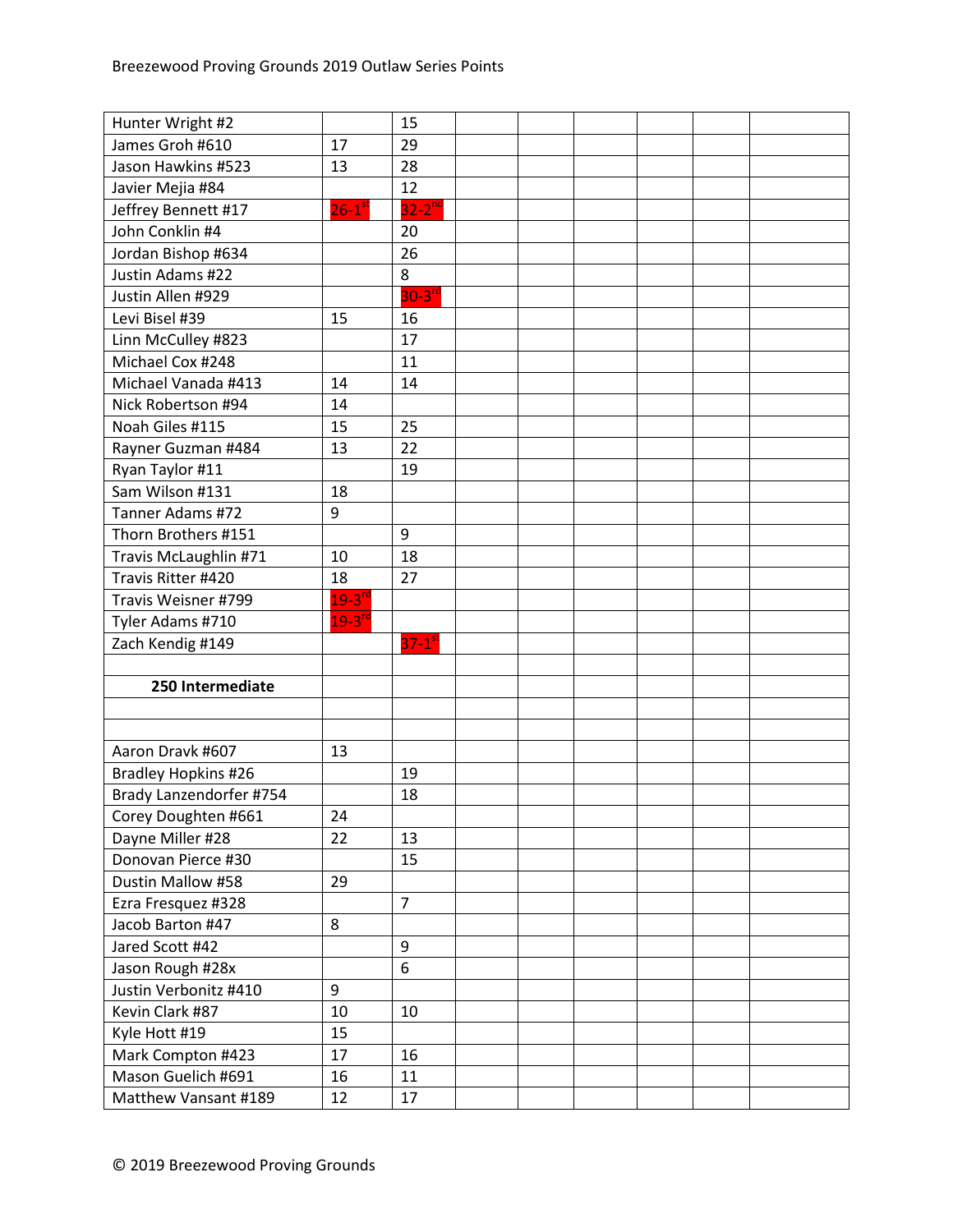| Michael Novella #319      | 19             | 14             |  |  |  |
|---------------------------|----------------|----------------|--|--|--|
| Michael Stewart #134      |                | 12             |  |  |  |
| Nathan Whittington #151   | 11             |                |  |  |  |
| Noah Hazelton #66         | 18             | 21             |  |  |  |
| Skylar Whittington #259   | 21             |                |  |  |  |
| Stash Breinich #158       | $\overline{7}$ | 8              |  |  |  |
| Tyler Helwig #13          | 20             | 26             |  |  |  |
| Wyatt Everhart #510       | 14             |                |  |  |  |
|                           |                |                |  |  |  |
| 450 Intermediate          |                |                |  |  |  |
|                           |                |                |  |  |  |
| Aaron Dravk #607          | 18             |                |  |  |  |
| Adam Miller #57           | 19             | 16             |  |  |  |
| Austin Hollen #224        | 20             | 15             |  |  |  |
| Billy Rickert #391        |                | 21             |  |  |  |
| Bradley Hopkins #26       |                | 17             |  |  |  |
| Brett Pochet #225         | 21             | 24             |  |  |  |
| Chucky Hropovich #09      | 9              | 10             |  |  |  |
| Donovan Pierce #30        |                | 19             |  |  |  |
| Doug Stouffer #360x       |                | 18             |  |  |  |
| Dustin Mallow #58         |                | 32             |  |  |  |
| Hunter Hillyard #321      | 28             | 23             |  |  |  |
| Jake Maynard #10          |                | 14             |  |  |  |
| Jared Farneth #94         |                | 12             |  |  |  |
| Jarrett Bellison #613     | 12             | 20             |  |  |  |
| John Natalie #13          |                | 25             |  |  |  |
| Josh Buckner #56          | 15             | 13             |  |  |  |
| Josh Hurst #827           | 8              | $\overline{7}$ |  |  |  |
| Justin Verbonitz #410     | 11             |                |  |  |  |
| Kyle Hott #19             | 13             |                |  |  |  |
| Mason Guelich #691        | 17             | 11             |  |  |  |
| Matt Conaway #45          | 10             | 8              |  |  |  |
| Richard Amari #7          | 14             | 22             |  |  |  |
| Skylar Whittington #259   | 23             |                |  |  |  |
| Travis Kibe #305          | 16             | 27             |  |  |  |
| Tyler Helwig #13          |                | 9              |  |  |  |
|                           |                |                |  |  |  |
| 250 Advanced              |                |                |  |  |  |
|                           |                |                |  |  |  |
| <b>Bryton Carroll #48</b> |                | 13             |  |  |  |
| Darrell Gress #379        |                | 6              |  |  |  |
| Jacob Runkles #270        | 10             |                |  |  |  |
| Joey Deneen #22           | 6              | 8              |  |  |  |
| Max Sanford #162          | 15             |                |  |  |  |
| Noah Chambers #661        | $\overline{7}$ |                |  |  |  |
| Tyler Stepek #19          | 8              |                |  |  |  |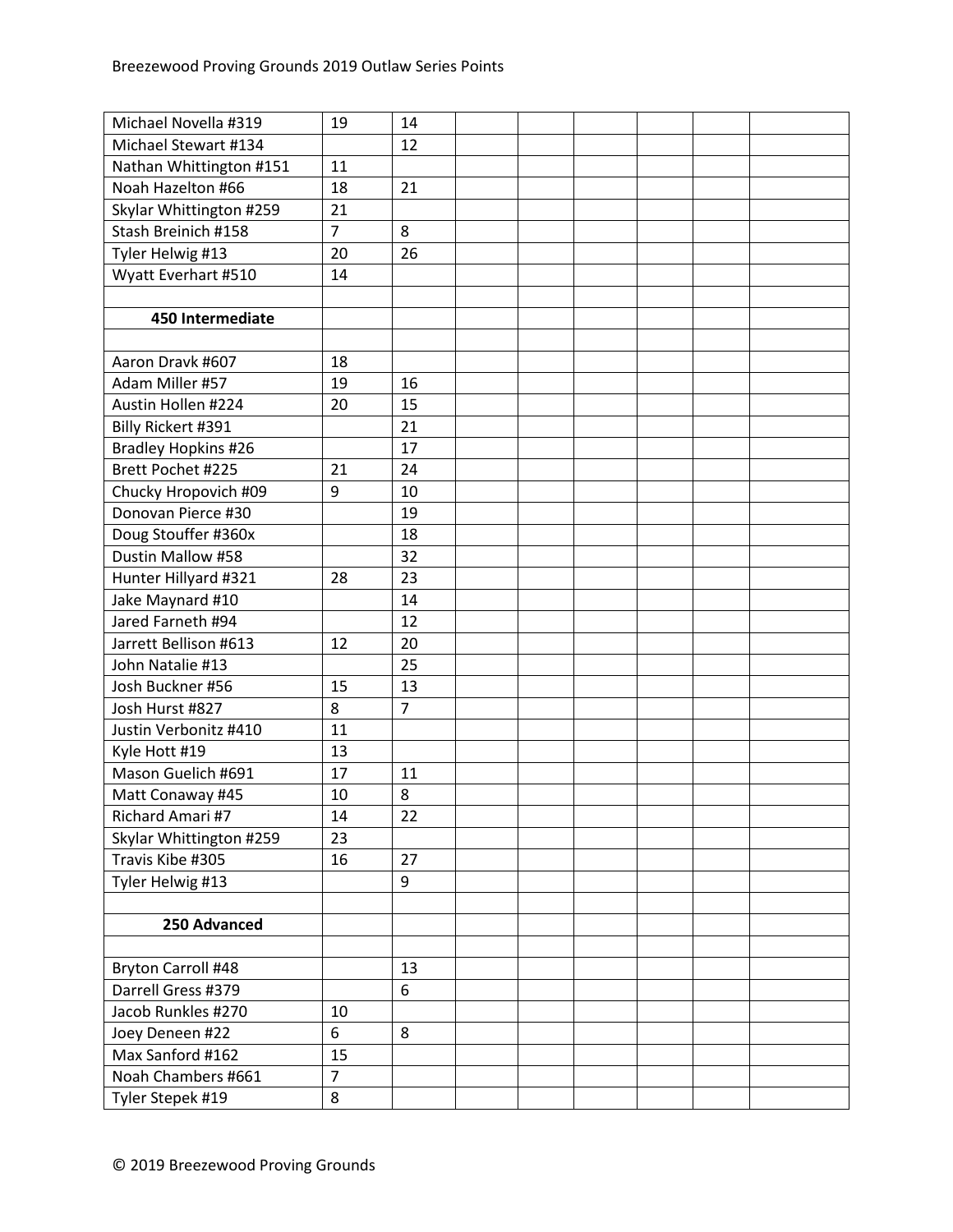| 450 Advanced              |                |                |  |  |  |
|---------------------------|----------------|----------------|--|--|--|
|                           |                |                |  |  |  |
| Aaron Houser #951         |                | 12             |  |  |  |
| Andrew Day #94            |                | 8              |  |  |  |
| Billy Kibler #549         |                | 9              |  |  |  |
| <b>Bryton Carroll #48</b> |                | 17             |  |  |  |
| Cody Johnson #31          | 8              |                |  |  |  |
| Dale Lewis #11            | $\overline{7}$ |                |  |  |  |
| Jacob Runkles #270        | 12             |                |  |  |  |
| Joey Deneen #22           | 11             | 10             |  |  |  |
| Josh Howser #718          | 9              | $\overline{7}$ |  |  |  |
| Max Sanford #162          | 14             |                |  |  |  |
| Noah Chambers #661        | 10             |                |  |  |  |
| Tyler Stepek #314         | 19             |                |  |  |  |
| Wyatt Johnson #124        | 6              | 6              |  |  |  |
|                           |                |                |  |  |  |
| Vet 30 Plus               |                |                |  |  |  |
|                           |                |                |  |  |  |
| Billy Kibler #549         |                | 31             |  |  |  |
| Brandon Smith #142        | 15             | 20             |  |  |  |
| Darrell Gress #379        |                | 22             |  |  |  |
| Derek Boyd #813           | 17             | 19             |  |  |  |
| Derrick Hobbs #827        |                | 15             |  |  |  |
| Doug Stouffer #360x       |                | 21             |  |  |  |
| Eric Kinmark #608         |                | 9              |  |  |  |
| Ethan Brown #215          | 16             |                |  |  |  |
| George Comedena #611      | 6              |                |  |  |  |
| Greg Lykens #04           | 25             |                |  |  |  |
| Jason Trevenen #74        | 14             |                |  |  |  |
| Jason Trevenen #74        |                | 16             |  |  |  |
| John Selby #817           |                | 23             |  |  |  |
| Kurt Karver #495          |                | 12             |  |  |  |
| Layne Pitta #124          |                | 18             |  |  |  |
| Leroy Perry #4            | $\overline{7}$ |                |  |  |  |
| Matt Grove #472           | 13             | 11             |  |  |  |
| Michael Novella #319      | 12             |                |  |  |  |
| Michael Scott #223        |                | 17             |  |  |  |
| Michael Vanada #413       |                | 10             |  |  |  |
| Mike Seiler #412          | 8              |                |  |  |  |
| Nick Robertson #94        | 10             |                |  |  |  |
| Randy Lawson #209         | 20             | 24             |  |  |  |
| Travis Gutshall #8        | 9              | 14             |  |  |  |
| Zach Coons #69            | 18             | 26             |  |  |  |
| Zebadiah Scott #629       | 11             | 13             |  |  |  |
|                           |                |                |  |  |  |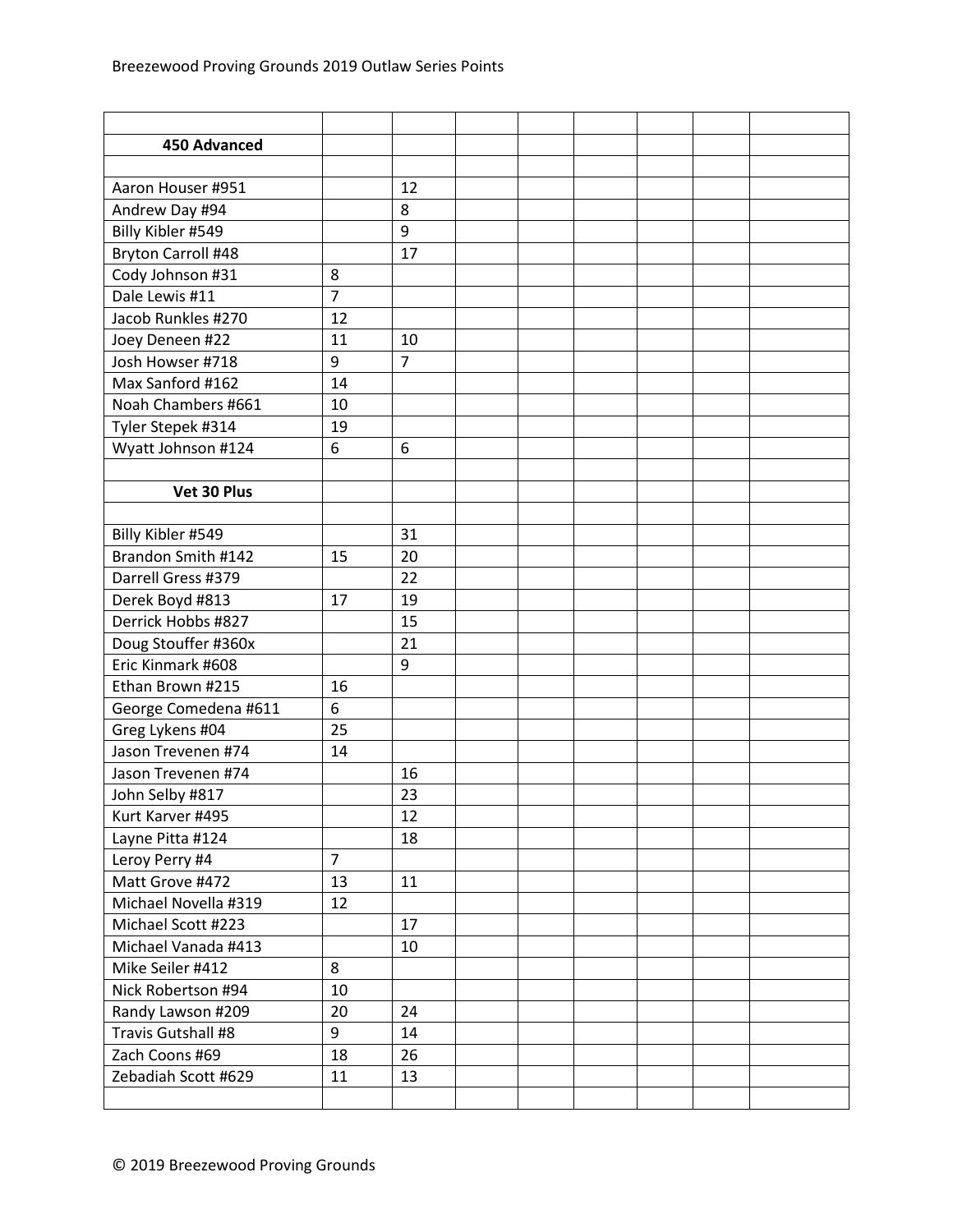| <b>Senior 45 Plus</b>   |                |                |  |  |  |
|-------------------------|----------------|----------------|--|--|--|
|                         |                |                |  |  |  |
| Bill Lauver #442        | $\overline{7}$ | 6              |  |  |  |
| Greg Lykens #04         | 15             | 18             |  |  |  |
| Jody Nevling #338       |                | 11             |  |  |  |
| Keith Naugle #150       |                | 13             |  |  |  |
| Kevin Allen #427        | 10             |                |  |  |  |
| Mark Woodley #13        |                | 10             |  |  |  |
| Pat Sanford #162        | 6              |                |  |  |  |
| Ron Adams #6            |                | 8              |  |  |  |
| Zebadiah Scott #629     | 8              | 9              |  |  |  |
|                         |                |                |  |  |  |
| <b>Pit Bike Open</b>    |                |                |  |  |  |
|                         |                |                |  |  |  |
| Brady Chrisko #538      |                | 6              |  |  |  |
| Clay Mercer #334        | 17             |                |  |  |  |
| Gabriel Weicht #x       |                | $\overline{7}$ |  |  |  |
| Jarrett Bellison #613   | 12             |                |  |  |  |
| Jeffrey Bennett #17x    | 9              | 15             |  |  |  |
| Maddox Risbon #427      |                | 8              |  |  |  |
| Owen Dechene #17        | 8              |                |  |  |  |
| Shawn Weaver #31        | 20             |                |  |  |  |
| Tanner Adams #72        |                | 10             |  |  |  |
|                         |                |                |  |  |  |
|                         |                |                |  |  |  |
| <b>QUADS</b>            |                |                |  |  |  |
|                         |                |                |  |  |  |
| Kids 50/70 Open         |                |                |  |  |  |
|                         |                |                |  |  |  |
| Bryson McGinley #x      |                | 6              |  |  |  |
| Jayden Shiffer #16      |                | 8              |  |  |  |
| Zachary Notarianni #4   |                | 13             |  |  |  |
|                         |                |                |  |  |  |
| <b>Kids 90/125 Open</b> |                |                |  |  |  |
|                         |                |                |  |  |  |
| Annabella Eichner #11   | 6              |                |  |  |  |
| Bryen Stringfella #7    |                | $\overline{7}$ |  |  |  |
| Caiden Latina #11       |                | 10             |  |  |  |
| Cameron Bash #36        | 9              | 20             |  |  |  |
| Cameron Kunkle #82      | 11             | 13             |  |  |  |
| Dakota Pittman #998     |                | 12             |  |  |  |
| Dallas Yerger #56       |                | 9              |  |  |  |
| Jayden Shiffer #16      | 16             |                |  |  |  |
| Jayden Shiffer #16      |                | 15             |  |  |  |
| Kelsey Stringfella #8   |                | 6              |  |  |  |
| Lucas Adams #10         |                | 8              |  |  |  |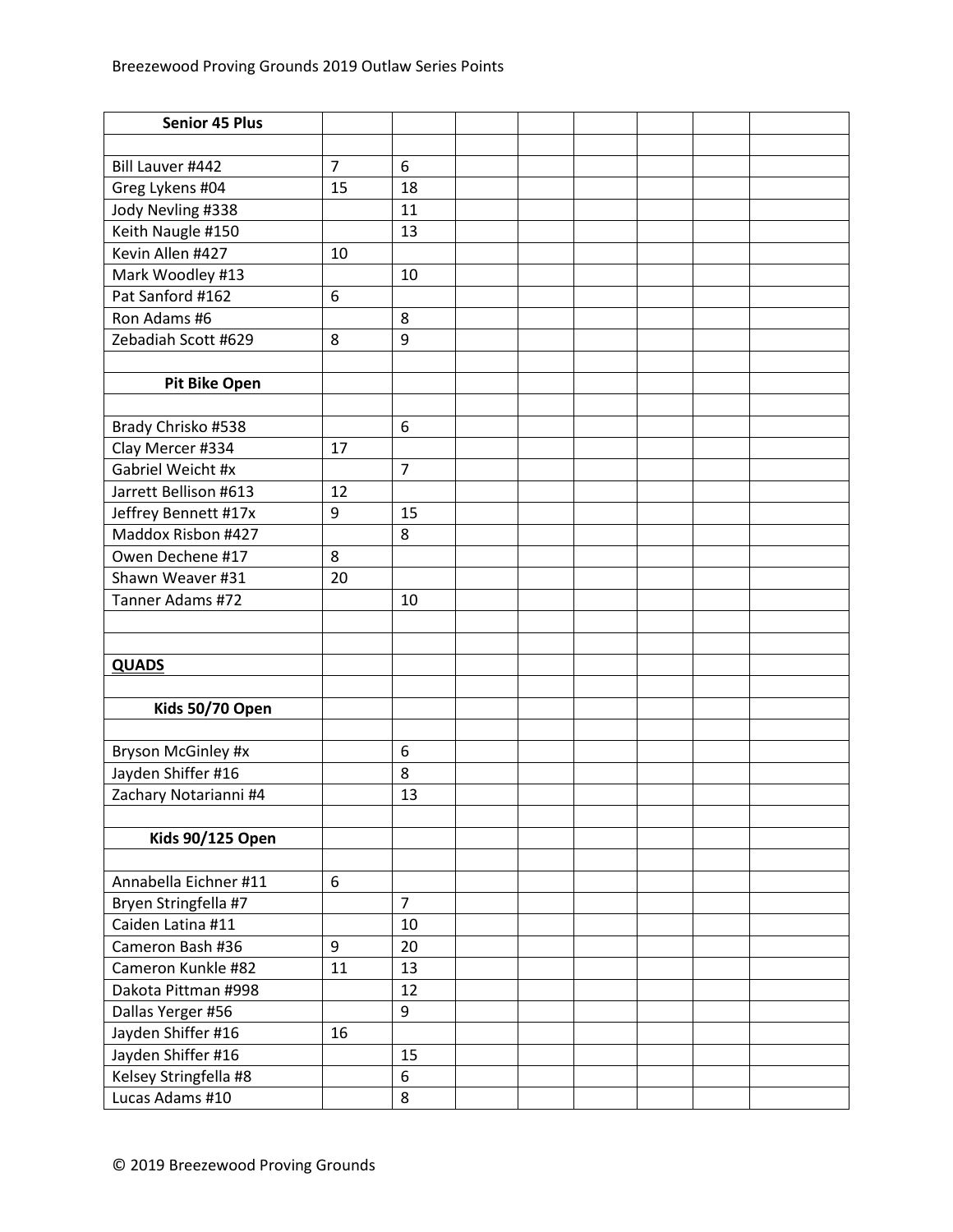| Teegan Kauffman #299  | 8                    |                      |  |  |  |
|-----------------------|----------------------|----------------------|--|--|--|
| TJ Roswell #5         |                      | 11                   |  |  |  |
| Wesley Franke #773    | $\overline{7}$       |                      |  |  |  |
|                       |                      |                      |  |  |  |
| 200/300 Open          |                      |                      |  |  |  |
|                       |                      |                      |  |  |  |
| Ed Steinmann #55      |                      | 6                    |  |  |  |
| Gavin Fishel #105     |                      | 13                   |  |  |  |
| Otis Cretin #412      | 11                   | 8                    |  |  |  |
|                       |                      |                      |  |  |  |
| 400 Open              |                      |                      |  |  |  |
|                       |                      |                      |  |  |  |
| Bill Haer #66         |                      | $\overline{7}$       |  |  |  |
| Connor Harkabusic #8  | 9                    |                      |  |  |  |
| Corey Weaverling #119 | 16                   | 12                   |  |  |  |
| Dave Keller Jr #77    | 11                   | 8                    |  |  |  |
| Dillon Isenburg #314  |                      | 6                    |  |  |  |
| Dustin Shelly #109    | 21                   | 17                   |  |  |  |
| Joey Miller #818      | 13                   | 9                    |  |  |  |
| Ken Turck #694        | 10                   |                      |  |  |  |
| Kurt Lecorchick #715  | 12                   | 10                   |  |  |  |
| Nathan Wright #399    | 14                   |                      |  |  |  |
|                       |                      |                      |  |  |  |
|                       |                      |                      |  |  |  |
| <b>Open Beginner</b>  |                      |                      |  |  |  |
|                       |                      |                      |  |  |  |
| Andrew Beaury #14     | 10                   |                      |  |  |  |
| Andrew Williams #724  | 13                   | 9                    |  |  |  |
| Chase Fetterman #82   |                      | 8                    |  |  |  |
| Collin Butts #823     | 12                   | $18-1$ <sup>st</sup> |  |  |  |
| Curtis Zuk #28        | 6                    |                      |  |  |  |
| Dana Ketchum #193     |                      | $11-3^{rd}$          |  |  |  |
| Daulton Wilson #9H    | 8                    | $\overline{7}$       |  |  |  |
| Jacob Leland #67      |                      | 6                    |  |  |  |
| JR Rinehart #10       | $16-3$ <sup>rd</sup> |                      |  |  |  |
| Kenny Simmons #921    |                      | $\overline{7}$       |  |  |  |
| Klayton Barndt #84    |                      | 10                   |  |  |  |
| Kyle Hardman #987     | 11                   | 10                   |  |  |  |
| Nathan Shank #625     | 9                    | 9                    |  |  |  |
| Noah Marrone #22      | $23-1$ <sup>st</sup> | 8                    |  |  |  |
| Robert Steel #13B     | 14                   | $13-2^{nd}$          |  |  |  |
| Roger Escalante #046  | $\overline{7}$       |                      |  |  |  |
| Rusty Morder #920     |                      | $11-3$ <sup>rd</sup> |  |  |  |
| Tyler Marlin #1       | $18-2^{nd}$          | $18-1$ <sup>st</sup> |  |  |  |
| Tyler Wildsmith #918  |                      | $13-2^{nd}$          |  |  |  |
| Zachery Christ #517   | 15                   |                      |  |  |  |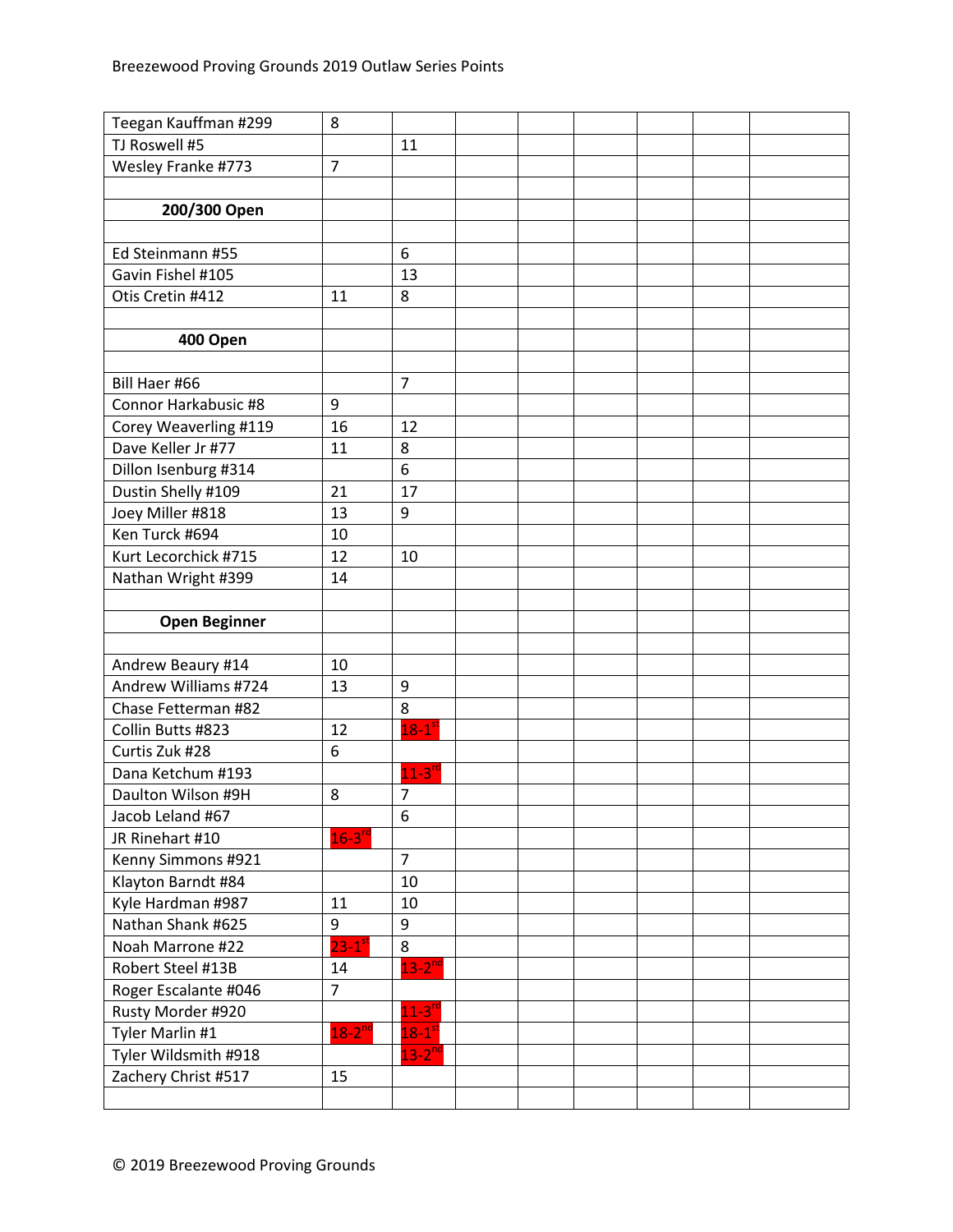| Open Intermediate     |                |                |  |  |  |
|-----------------------|----------------|----------------|--|--|--|
|                       |                |                |  |  |  |
| Brett Pochet #225     |                | 16             |  |  |  |
| Cole Wertz #21        |                | 10             |  |  |  |
| Corey Weaverling #119 |                | 19             |  |  |  |
| Devin Baker #11       | 23             |                |  |  |  |
| DJ Bookwalter #89     | 12             |                |  |  |  |
| Gabe Lukasik #117     | 13             | 24             |  |  |  |
| Jacob Ryan #75        | 11             |                |  |  |  |
| John Wiesheier #524   | 15             | 14             |  |  |  |
| Kaden Gingras #003    |                | 17             |  |  |  |
| Mikel Weaber #581     |                | 11             |  |  |  |
| Steven Muth #918      | 14             | 15             |  |  |  |
| Taylor Smith #412     | 16             | 12             |  |  |  |
| Tyler Notarianni #4   |                | 9              |  |  |  |
| Tyler Smith #15       | 18             | 8              |  |  |  |
| William Spatz #04     | 10             | 13             |  |  |  |
|                       |                |                |  |  |  |
| <b>Open Advanced</b>  |                |                |  |  |  |
|                       |                |                |  |  |  |
| Adam Whary #512       | 6              |                |  |  |  |
| Brock Jumper #112     | 9              |                |  |  |  |
| Dayton Buhrman #56    | 8              |                |  |  |  |
| Ian Tolbert #521      |                | 6              |  |  |  |
| John Natalie #13      |                | 17             |  |  |  |
| Justin Feight #297    | 10             | 10             |  |  |  |
| Luke Haberlein #434   | $\overline{7}$ | $\overline{7}$ |  |  |  |
| Tim Notarianni #4     |                | 8              |  |  |  |
| Trevor Bulger #4      | 12             | 9              |  |  |  |
| Ty Gehman #113        | 17             | 12             |  |  |  |
|                       |                |                |  |  |  |
| <b>Women Open</b>     |                |                |  |  |  |
|                       |                |                |  |  |  |
| Ashley Tolbert #610   |                | 9              |  |  |  |
| Breanna Savage #104   |                | 15             |  |  |  |
| Chloe Sanner #111     |                | 12             |  |  |  |
| Courtney Caldwell #43 |                | 18             |  |  |  |
| Felecha Dashem #118   | $\overline{7}$ |                |  |  |  |
| Holly Carroll #595    | 11             | 23             |  |  |  |
| Jordan Kunkle #00     | 6              | 10             |  |  |  |
| Maddie Hill #202      | 9              | 16             |  |  |  |
| Rebecca Rodriguez #27 |                | 13             |  |  |  |
| Regina Swinger #3     |                | $\overline{7}$ |  |  |  |
| Sam Flack #762        |                | 8              |  |  |  |
| Shelby Cobrando #55   | 16             | 11             |  |  |  |
| Tabby Krone #4        | 8              | 14             |  |  |  |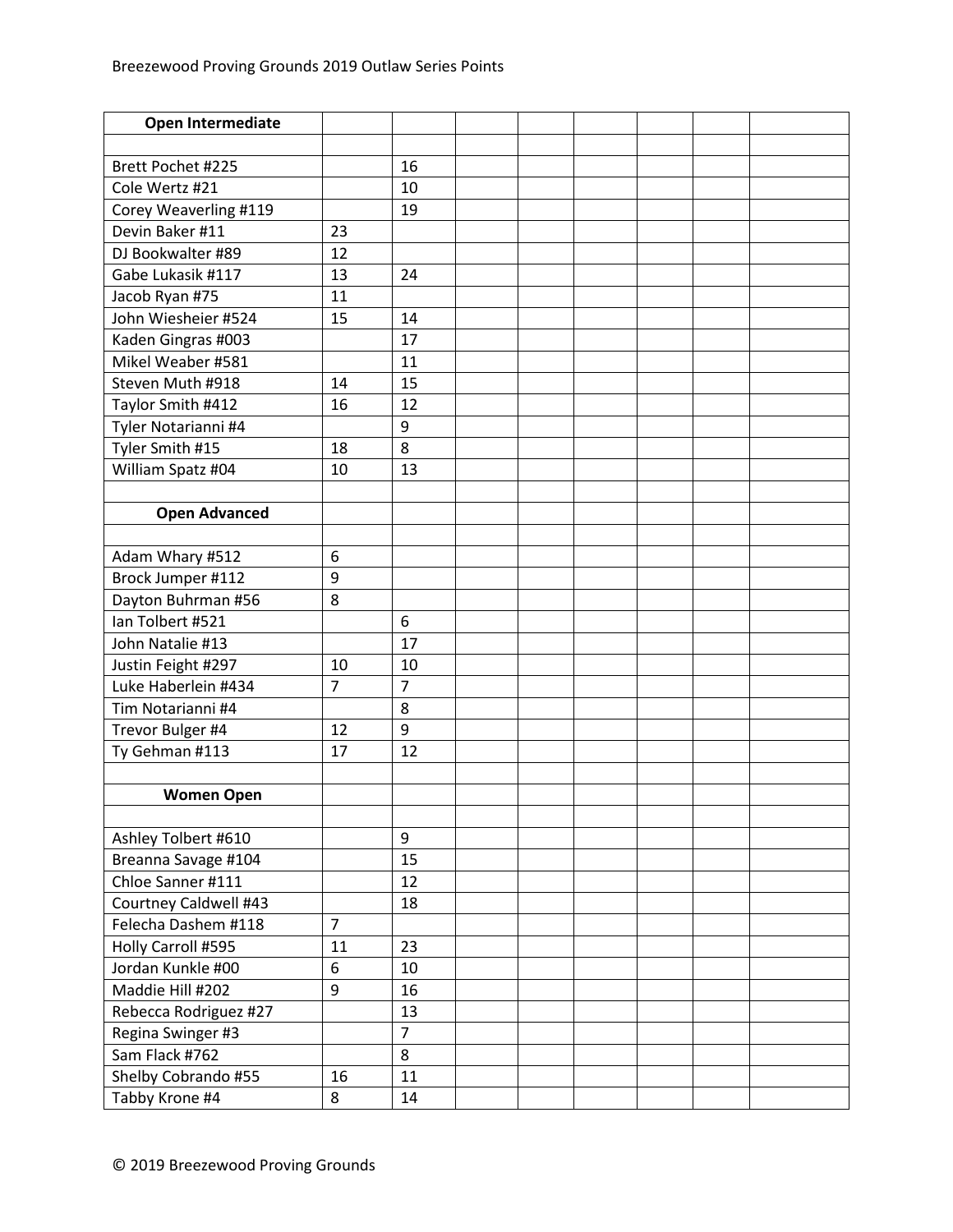| Vet 30 Plus          |                 |                 |  |  |  |
|----------------------|-----------------|-----------------|--|--|--|
|                      |                 |                 |  |  |  |
| Ashley Imler #6      | 16              | 15              |  |  |  |
| Bill Haer #66        | 11              | 9               |  |  |  |
| Daryl Rhine #45      | 12              | 14              |  |  |  |
| Dave Keller Jr #77   | 10              |                 |  |  |  |
| David Savage #104    | 14              | $\overline{7}$  |  |  |  |
| Dustin Shelly #109   | $\overline{7}$  | 17              |  |  |  |
| Howard Dashem #629   | 8               | 8               |  |  |  |
| Ian Smith #171       |                 | 20              |  |  |  |
| Ian Tolbert #521     |                 | 25              |  |  |  |
| Jake Harmon #419     |                 | 16              |  |  |  |
| James Marrone #76    | 15              | 12              |  |  |  |
| Joe Miller #818      |                 | 10              |  |  |  |
| John Shank #820      | 13              | 11              |  |  |  |
| Josh Costaldo #587   | 18              | 13              |  |  |  |
| Roger Escalante #046 | 9               |                 |  |  |  |
| Tyler Smith #15      | 23              | 18              |  |  |  |
|                      |                 |                 |  |  |  |
| <b>Trophy Open</b>   |                 |                 |  |  |  |
|                      |                 |                 |  |  |  |
| Jacob Ryan #75       | 1 <sup>st</sup> |                 |  |  |  |
| John Schmidt #418    |                 | 3 <sup>rd</sup> |  |  |  |
| Josh Castaldo #587   |                 | 2 <sup>nd</sup> |  |  |  |
| Nathan Wright #399   | 2 <sup>nd</sup> |                 |  |  |  |
| Paul Morelli #77     |                 | 1 <sup>st</sup> |  |  |  |
|                      |                 |                 |  |  |  |
| <b>TRIKES</b>        |                 |                 |  |  |  |
|                      |                 |                 |  |  |  |
| 2 Stroke Open        |                 |                 |  |  |  |
|                      |                 |                 |  |  |  |
| Bryan Ditch #97      | 17              |                 |  |  |  |
| Dalton Gish #444     | $\overline{7}$  |                 |  |  |  |
| Dave Swinger #520    | 22              |                 |  |  |  |
| Isaiah Marker #12    | 13              |                 |  |  |  |
| Joe Day #913         | 6               |                 |  |  |  |
| John Souto #316      | 11              |                 |  |  |  |
| Mark Rich #133       | 8               |                 |  |  |  |
| Nick Day #86         | $10\,$          |                 |  |  |  |
| Ray Eldridge #747    | 12              |                 |  |  |  |
| Regina Swinger #3    | 9               |                 |  |  |  |
| Sam Harkabusic #7    | 14              |                 |  |  |  |
| Zachery Howard #249  | 15              |                 |  |  |  |
|                      |                 |                 |  |  |  |
| 4 Stroke Open        |                 |                 |  |  |  |
|                      |                 |                 |  |  |  |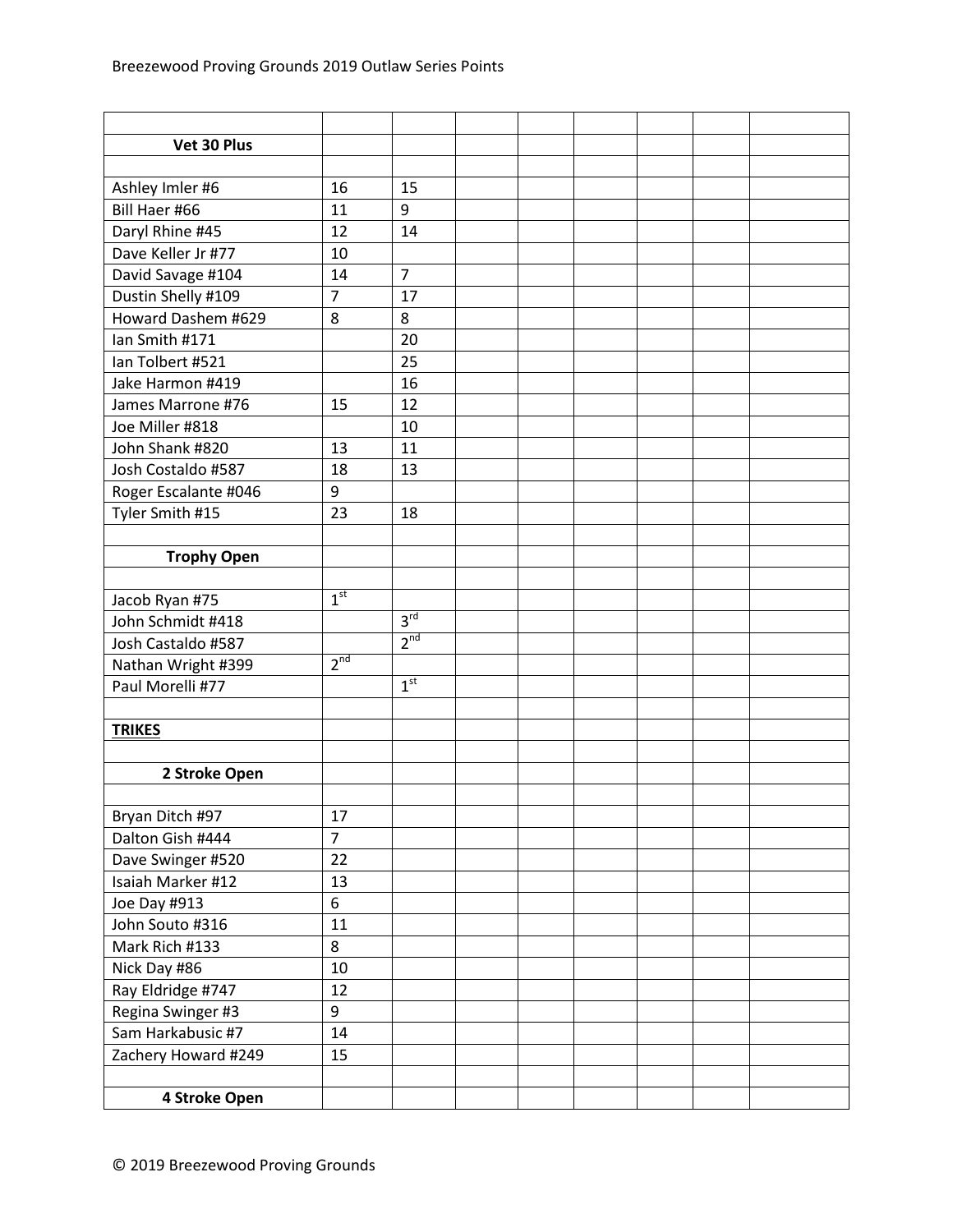| Bryan Ditch #97       | 17              |  |  |  |  |
|-----------------------|-----------------|--|--|--|--|
| Gavin Hoffman #50     | 12              |  |  |  |  |
| John Souto #316       | 14              |  |  |  |  |
| Lee Marker #5         | 19              |  |  |  |  |
| Matt Plevel #323      | 10              |  |  |  |  |
| Nathan Mellon #36     | 13              |  |  |  |  |
| Ross Massa #39        | 15              |  |  |  |  |
| Ruston Renn #69       | 16              |  |  |  |  |
| Sean Ridgway #314     | 24              |  |  |  |  |
| Terry Schmelze #777   | 11              |  |  |  |  |
| Tim Michaels #50      | 9               |  |  |  |  |
|                       |                 |  |  |  |  |
| <b>Women Open</b>     |                 |  |  |  |  |
|                       |                 |  |  |  |  |
| Kait Jacoby #414      | 8               |  |  |  |  |
| Regina Swinger #3     | 13              |  |  |  |  |
| Sam Flack #762        | 6               |  |  |  |  |
|                       |                 |  |  |  |  |
| <b>Kids Open</b>      |                 |  |  |  |  |
|                       |                 |  |  |  |  |
| Fred Day #5           | $\overline{7}$  |  |  |  |  |
| Max Mortellite #621   | 9               |  |  |  |  |
| Raymond Eldridge #95  | 8               |  |  |  |  |
| Riley Tolar #625      | 6               |  |  |  |  |
| Wesley Franke #773    | 11              |  |  |  |  |
| Wilson Moraer #25     | 16              |  |  |  |  |
|                       |                 |  |  |  |  |
| <b>Hard Tail Open</b> |                 |  |  |  |  |
|                       |                 |  |  |  |  |
| Brad Waddell #714     | 11              |  |  |  |  |
| Dakota Cann #713      | 10              |  |  |  |  |
| Gary Tolar #869       | 6               |  |  |  |  |
| Gavin Hoffman #47     | 14              |  |  |  |  |
| John Souto #316       | 19              |  |  |  |  |
| Nathan Mellon #36     | 8               |  |  |  |  |
| Steve Downs #68       | $\overline{7}$  |  |  |  |  |
| Terry Schmelzle #T1   | 9               |  |  |  |  |
| Wyatt Watson #69      | 12              |  |  |  |  |
|                       |                 |  |  |  |  |
| <b>Open Money</b>     |                 |  |  |  |  |
|                       |                 |  |  |  |  |
| Dalton Gish #444      | 1 <sup>st</sup> |  |  |  |  |
| Dave Swinger #520     | $4^{\text{th}}$ |  |  |  |  |
| John Souto #316       | $5^{\text{th}}$ |  |  |  |  |
| Sam Harkabusic #7     | 2 <sup>nd</sup> |  |  |  |  |